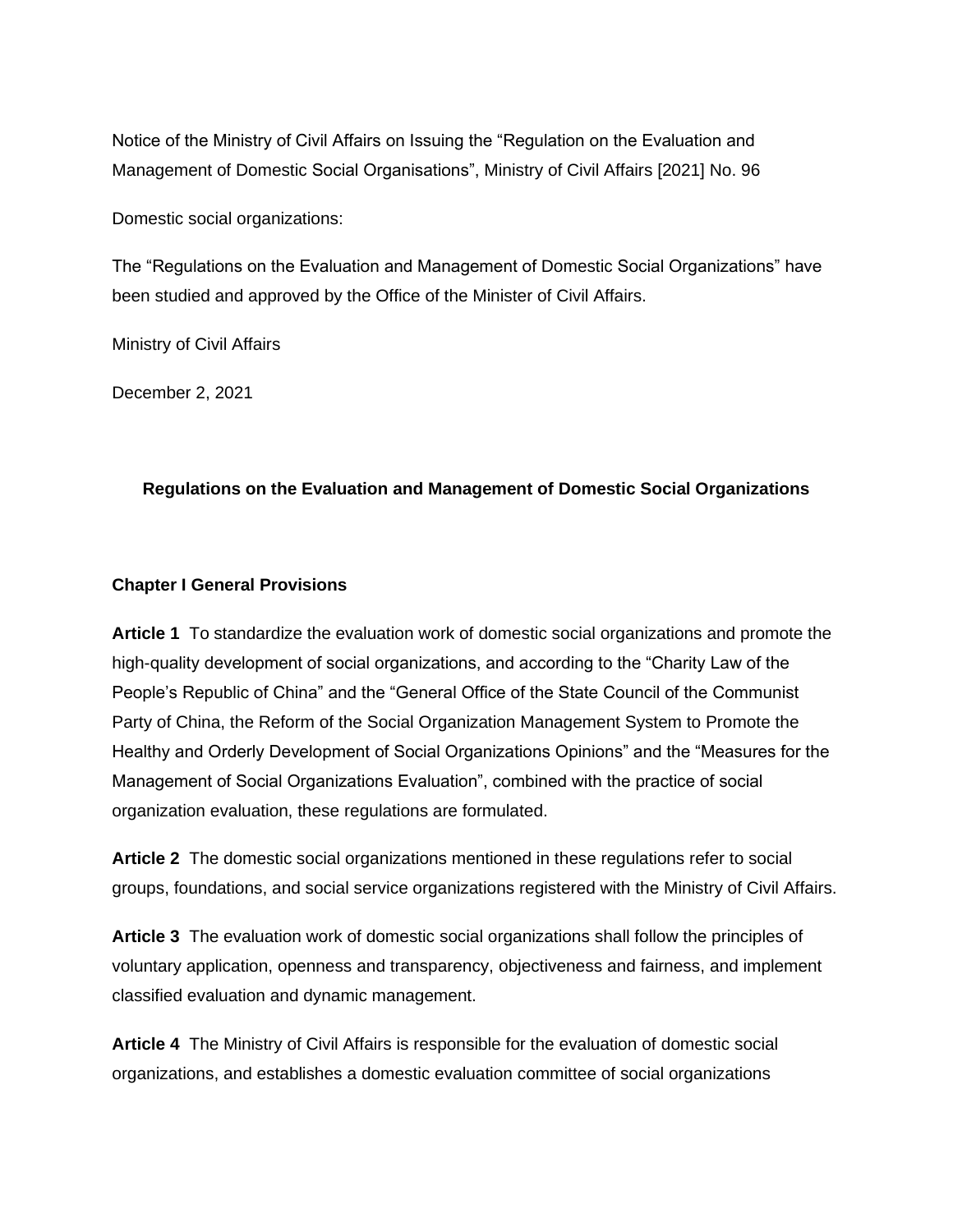(hereinafter referred to as "the Evaluation Committee") to undertake the evaluation of domestic social organizations.

An office under the Evaluation Committee (hereinafter referred to as "the Evaluation Office") is specifically responsible for the formulation of evaluation implementation plans, the management of evaluation experts, the organization and implementation of on-site evaluations, and the management of evaluation levels.

**Article 5** The evaluation funds of domestic organizations shall be included in the fiscal budget. No evaluation fee may be charged to the evaluation object.

**Article 6** The evaluation results of domestic social organizations are divided into five levels, from highest to lowest as 5A (AAAAA), 4A (AAAA), 3A (AAA), 2A (AA), and 1A (A).

The evaluation grade of social organization is valid for five years.

**Article 7** The evaluation level of domestic social organizations shall be included in the credit system of social organizations. Domestic social organizations with a grade of 3A or above can enjoy relevant policies in accordance with relevant regulations during the validity period of the evaluation grade.

# **Chapter II Evaluation Object and Content**

**Article 8** Domestic social organizations that apply to participate in the evaluation shall meet one of the following conditions:

- (1) Has held the social organization legal personal registration certificate for two years, and has not participated in the evaluation of the social organizations;
- (2) The five-year validity period of the evaluation grade has been obtained;
- (3) Those who have obtained the evaluation level for at least two years within the validity period of the evaluation level.

**Article 9** Domestic social organizations shall not be assessed if they have any of the following circumstances:

(1) Failing to participate in the previous year's annual inspection or failing to perform the obligation of the previous year's annual work report as required;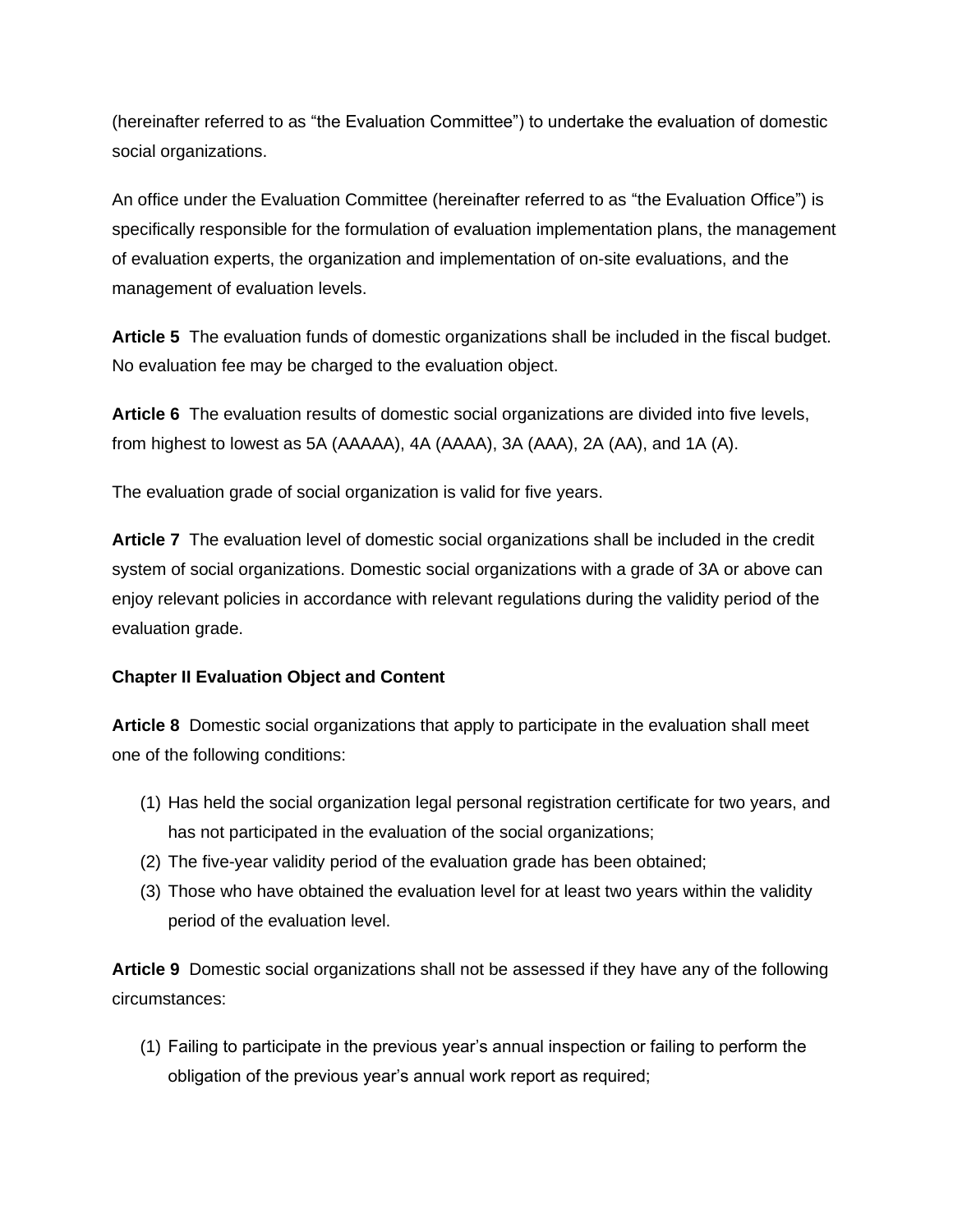- (2) Those who failed the previous year's annual inspection or just met the minimum requirements of qualification for two consecutive years;
- (3) Relevant administrative penalties received by the registration management agency or other government departments in the previous year, or the administrative penalties have not been fully implemented;
- (4) Being included in the list of abnormal activities of social organizations or the list of serious violations of the law and social credit system;
- (5) Being involved in cases that are investigated by relevant government departments or judicial organs;
- (6) Others circumstances that do not meet the evaluation conditions.

**Article 10** The evaluation of national social organizations shall reflect the social organizations' adherence to and strengthening of the party's overall leadership, participation in economic construction, social undertakings, and grassroots governance, serving the country, serving society, serving the public, and serving various industries and sectors. The assessment content mainly includes basic conditions, internal governance, work performance, opinions from the public, etc.

# **Chapter III Evaluation Procedures**

**Article 11** Prior to the evaluation of social organizations, the Ministry of Civil Affairs shall issue an evaluation notice or announcement.

Domestic social organizations that apply to participate in the evaluation shall submit an evaluation application form to the Evaluation Office in accordance with the relevant regulations and requirements of the evaluation work.

**Article 12** The Evaluation Office shall review the qualifications of social organizations to participate in the evaluation within ten working days from the date of receipt of the application, and if the conditions are met, it shall be accepted; if the conditions are not met, it shall be rejected and the reasons shall be notified and explained.

**Article 13** The Evaluation Committee shall set up an evaluation expert group to conduct on-site evaluations of domestic social organizations that have obtained evaluation qualifications.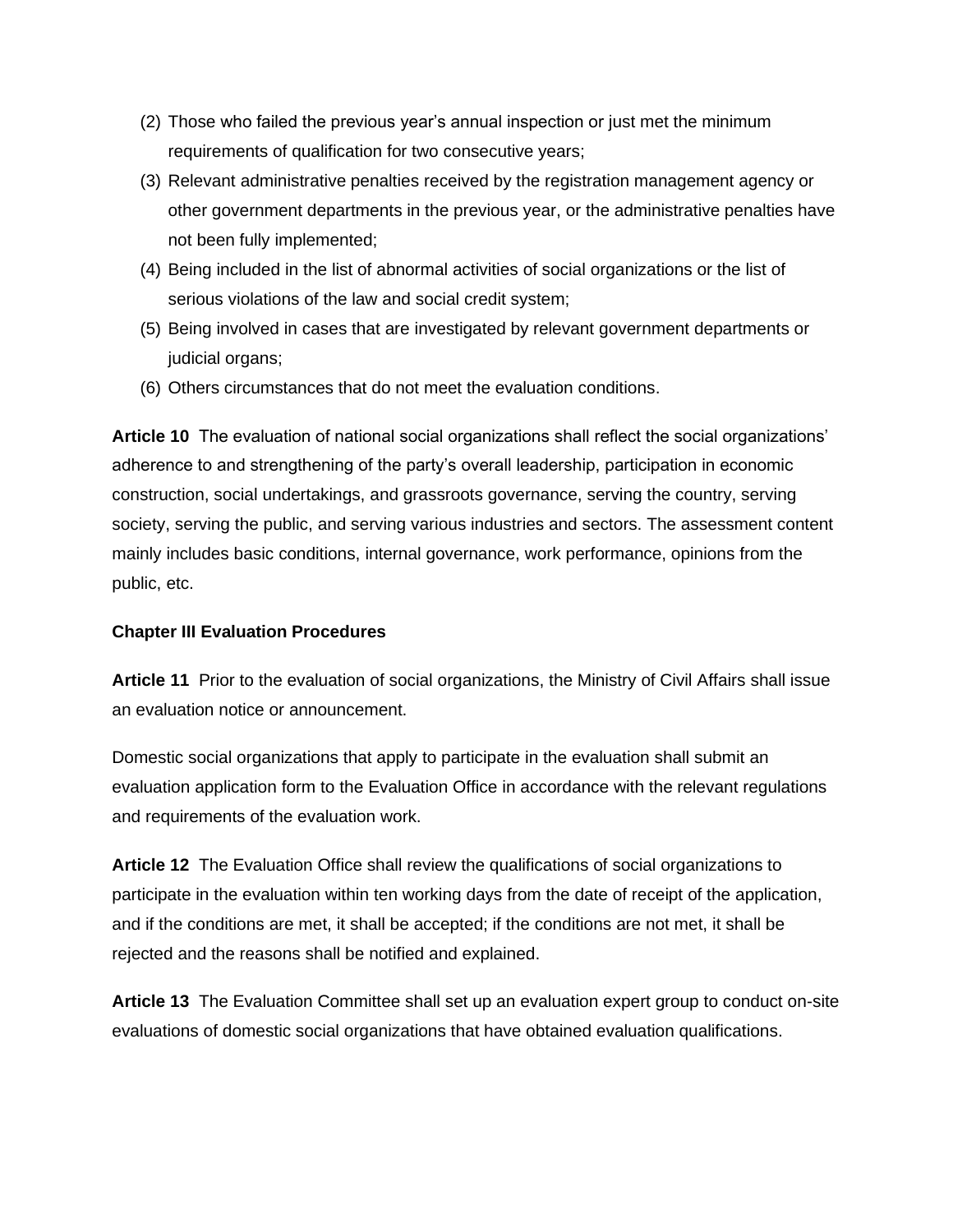**Article 14** The methods of on-site assessment mainly include:

(1) Discussion and inquiry. Understanding the work of participating social organizations.

(2) Consult files. Checking and verifying relevant meeting minutes, documents, financial vouchers, and business activities of participating social organizations.

(3) Individual interviews. Through conversations with full-time and part-time staff of participating social organizations, heads of party organizations, ordinary party members and the masses, heads of social organizations and financial personnel to learn about the development of relevant work.

Participating social organizations shall provide relevant information truthfully and reflect relevant conditions in accordance with the requirements of the evaluation expert group.

**Article 15** The Evaluation Office shall use online and offline channels to learn about its social opinions from relevant departments such as business supervisors, industry management departments, party building agencies, and members, directors, supervisors, donors, and beneficiaries of participating social organizations.

**Article 16** After the on-site assessment is completed, the assessment expert team shall submit on-site assessment opinions to the assessment office within seven working days.

After the review and summary, the Evaluation Office will feedback on-site evaluation and related opinions and suggestions to the participating social organizations.

**Article 17** After the on-site evaluation and social evaluation of social organizations are completed, an evaluation report will be formed within 30 days, and evaluation grade recommendations will be submitted to the Evaluation Committee for deliberation.

**Article 18** The Evaluation Committee shall convene a meeting to review the evaluation level and publish the result.

The number of members present at the meeting shall account for more than two-thirds of the total number of members. The meeting adopts a registered voting method, and the evaluation grade must be approved by more than half of all members.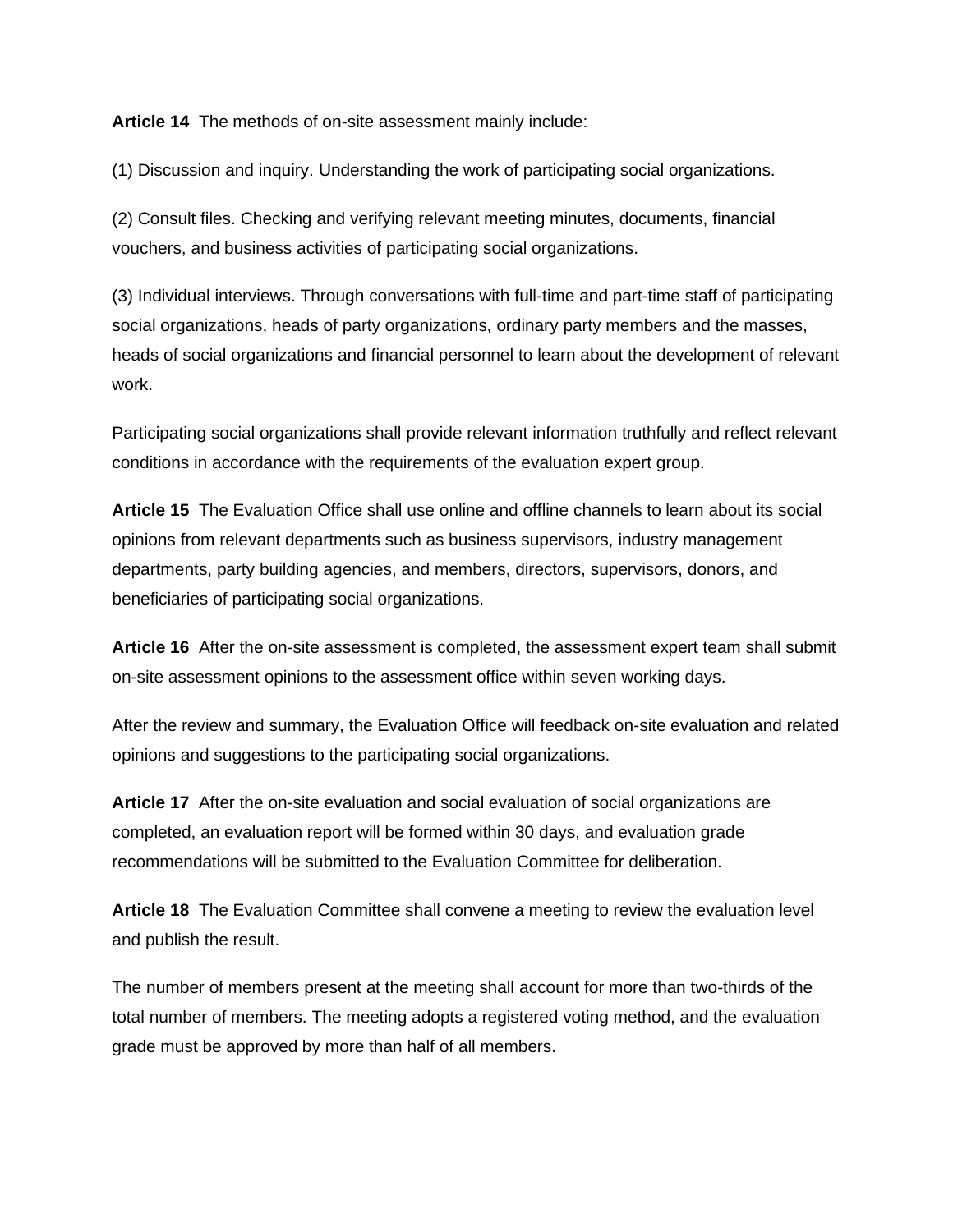**Article 19** Participating social organizations that disagree with the evaluation result may submit a written appeal letter to the evaluation office for re-assessment during the publicity period.

The Evaluation Office will re-evaluate the result and original certification materials of the social organization concerned. If necessary, on-site verification will be carried out again.

**Article 20** The Evaluation Office shall formulate a review opinion based on the new evaluation, and after submitting it to the Evaluation Committee for review, within 15 working days, it shall notify the social organization in writing.

**Article 21** The Evaluation Office shall set up a hotline for complaints of the evaluation work from the public, and accept public supervision. Complaints and reports related to the evaluation work received during the evaluation period shall be verified in a timely manner, and the relevant conditions shall be objectively reflected in the evaluation report.

**Article 22** After the publicity is over, the evaluation committee shall report to the Ministry of Civil Affairs the evaluation result of social organizations and related matters for publicity. After confirming the evaluation result, the Ministry of Civil Affairs will issue an announcement and issue certificates and plaques to domestic social organizations that have obtained an evaluation level of 3A or above.

# **Chapter IV Evaluation Expert Management**

**Article 23** The Evaluation Committee shall establish a database for social organization evaluation experts. The appointment system is implemented for the evaluation experts in the database, and the appointment period is 3 years; upon expiration of the appointment period, it will be decided whether to renew the appointment according to the actual situation.

**Article 24** Evaluation experts shall have the following qualifications:

(1) Support the leadership of the Communist Party of China, support the party's national strategies, principles, and policies, abide by disciplines and laws, and possess good ideological and political qualities and professional ethics;

(2) Possess professional knowledge for social organization evaluation work;

(3) Have relevant working experience with social organizations;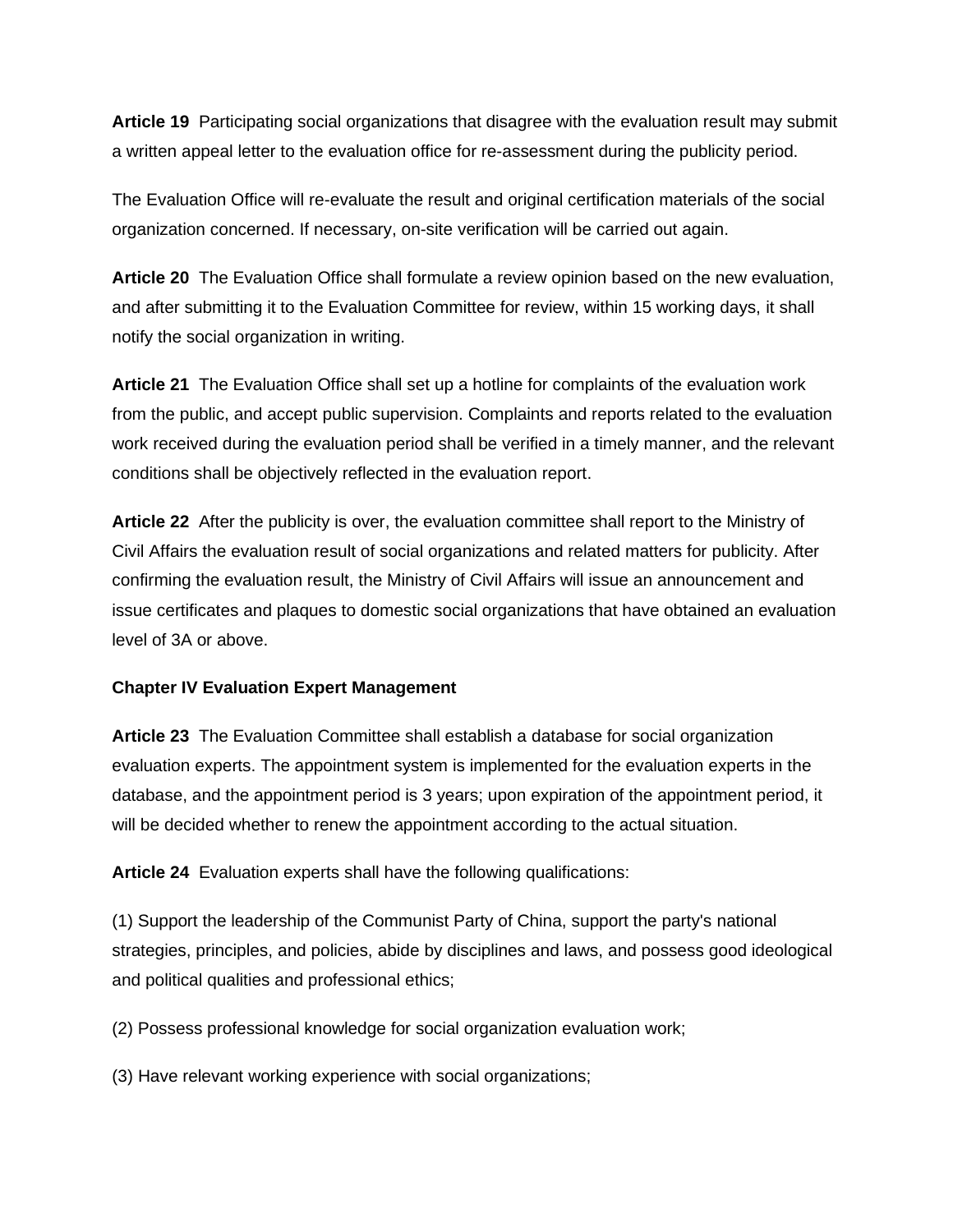(4) The health condition is competent for social organization assessment work.

**Article 25** Evaluation experts shall strictly abide by relevant laws and regulations and evaluation work measures; being diligent, responsible, honest, objective, fair and selfdisciplined.

**Article 26** Evaluation experts shall strictly keep confidential state secrets, commercial secrets, personal privacy, and other information of participating social organizations involved in the evaluation.

**Article 27** Evaluation experts shall avoid any of the following circumstances:

(1) Being an interested party of the participating social organizations;

(2) Having served in the participating social organizations and left their posts for less than two years;

(3) Being in a position that may affect the fairness of the evaluation results.

If participating social organizations submit an application for withdrawal of any member of the expert group to the Evaluation Office, the Evaluation Office shall make a timely decision on whether the individual should withdraw.

**Article 28** If an evaluation expert engages in any of the following behaviours, his expert qualification shall be cancelled:

(1) Accepting banquet invitations or gifts from participating social organizations or related personnel;

(2) Having inappropriate contact with participating social organizations or related personnel in private;

(3) Leaking the evaluation results and related information before the evaluation results are announced;

(4) The evaluation expert did not participate in the evaluation work during the employment period, failed the expert evaluation twice in a row, or was absent twice without leave after accepting the task;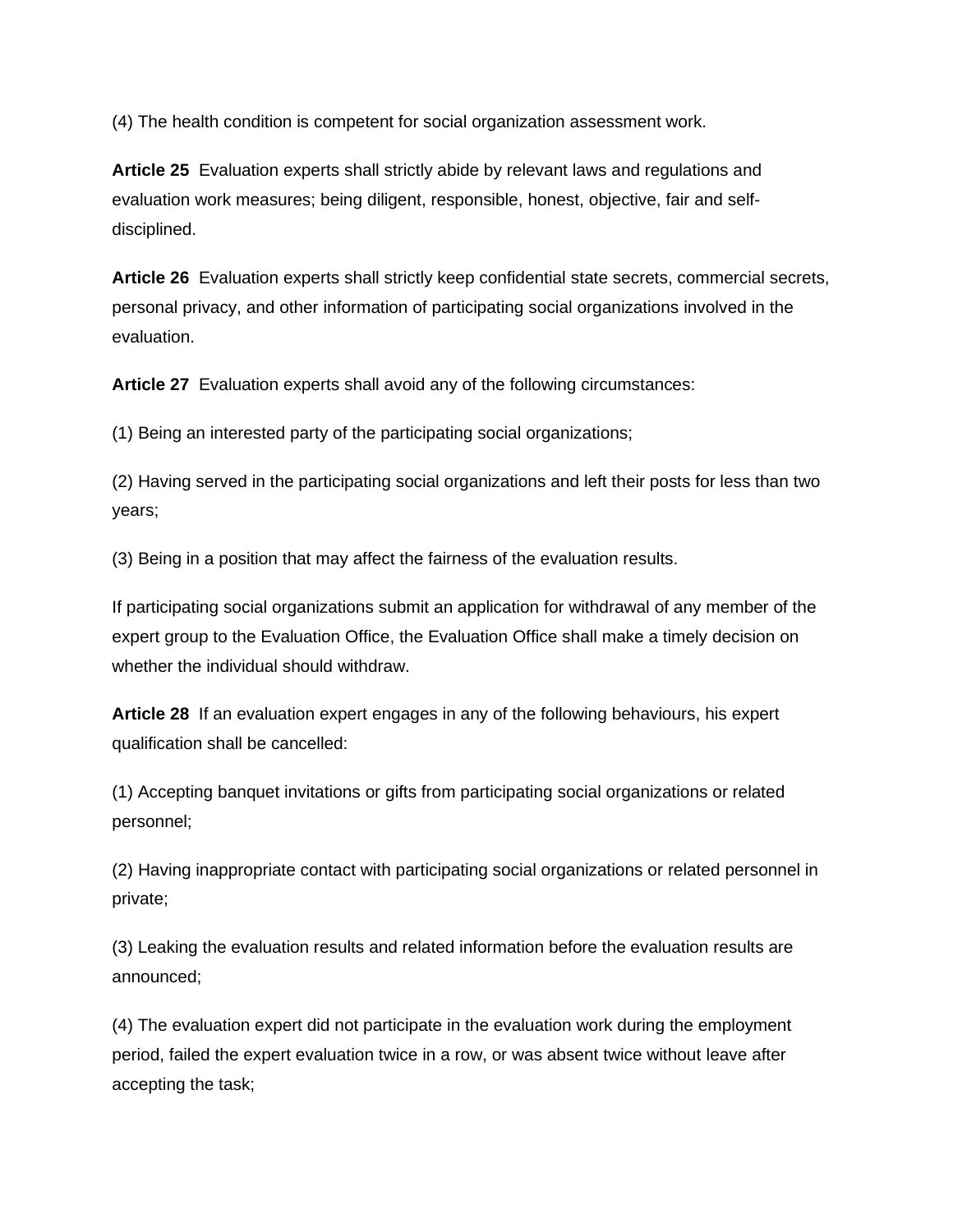(5) Carrying out paid activities in the name of evaluation experts, privately carrying out evaluation-related training, counselling, cooperative activities, or engaging in other activities that damage the image of social organization evaluation work;

(6) Having a situation that should be avoided and it is not actively raised;

(7) Being involved in other activities that may affect the fair assessment.

**Article 29** The Evaluation Office shall strengthen the management of evaluation experts, establish a sound evaluation mechanism on experts, and improve the evaluation expert training system. Expert evaluation shall be carried out based on the use of evaluation expertise, the performance of the evaluation work undertaken, professional ethics, and the training received. The evaluation result serves as an important reference for the renewal and release of evaluation experts.

# **Chapter V Supervision and Management**

**Article 30** The Evaluation Office selects a certain percentage of domestic social organizations whose evaluation results are within the validity period each year, and conducts follow-up evaluations in accordance with the relevant provisions in Chapter III of these regulations. The Ministry of Civil Affairs will make corresponding grade adjustments or confirmations to relevant social organizations based on the follow-up assessment, and make an announcement to the public.

**Article 31** If a domestic social organization whose evaluation result is within the validity period has one of the following circumstances, the evaluation office shall conduct verification and reevaluation.

(1) Providing false information and materials during the evaluation, or colluding with relevant personnel in the evaluation work to cheat and causing the evaluation result to be inaccurate;

(2) Altering, forging, renting, or lending evaluation grade certificates, or forging, renting, or lending evaluation grade plaques;

(3) Failing to participate in the previous year's annual inspection or failing to perform the obligations of the previous year's annual work report as required;